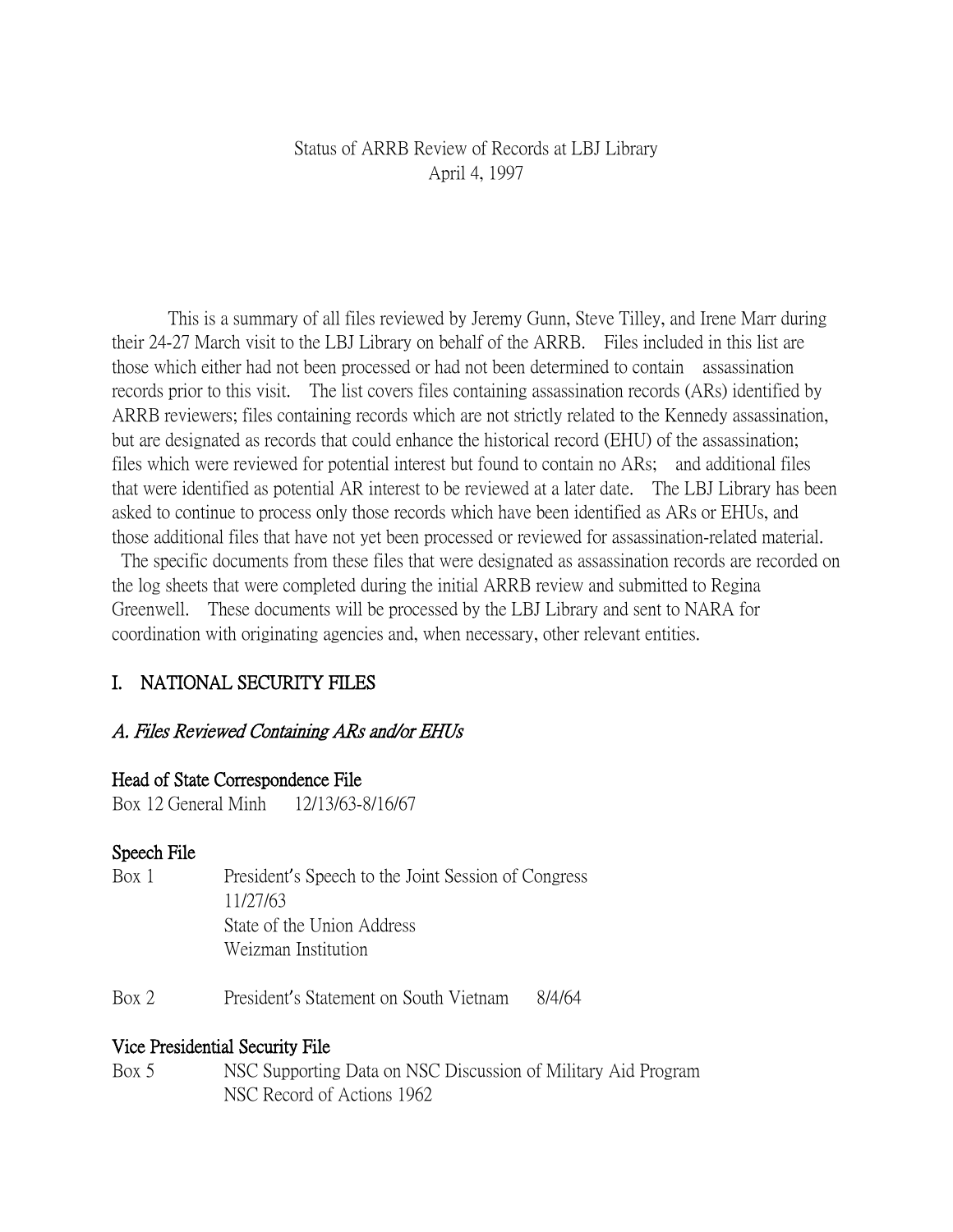| Box 6      | NSC Discussions re Soviet Long Range Attack Capabilities<br>7/9-10/62<br>Memos to V.P. from Col. Burris                                 |
|------------|-----------------------------------------------------------------------------------------------------------------------------------------|
| Box 8      | Nations and Regions: Policy Papers and Background Studies on Cuba<br>Affairs 1961-63                                                    |
| $Box 9-10$ | Cuba (Miscellaneous Papers) May 1961 and Nov.-Dec. 1962<br>President Kennedy's comments on Cuba<br>May 1961, Nov.-Dec. 1962<br>10/31/63 |

## Intelligence File

Box 9 Oswald, Lee Harvey 11/22/63-9/23/64 Vietnam--Rusk, Lodge and William Bundy Correspondence 4/64 The President and Foreign Affairs 11/22/63-4/10/64 USSR -- Hidden Microphones in Moscow 4/64--10/64

### National Intelligence Estimates

Box 9 85 Cuba 11/63-12/64

# Memos To The President

Box #1 McGeorge Bundy Memos Vol. I Nov. 1963-Feb 1964 Files of Gordon Chase, President's Panel on Foreign Affairs 1963-64

Box #5 Files of Gordon Chase, Cuba Coordinating Committee - Progress Reports 1963

# Vietnam Country File

| Boxes 1-16  | Cables, Memos, Reports, and Other Material<br>*Southeast Asia CODEWORD in Box 1                       | 11/63-8/31/64 |
|-------------|-------------------------------------------------------------------------------------------------------|---------------|
| Boxes 48    | 12/63-2/65<br>Special Intelligence Material                                                           |               |
|             | Box 52 Special Category Messages<br>11/63-1/65                                                        |               |
| Boxes 53-54 | 12/63-1/65<br>Southeast Asia Material                                                                 |               |
|             | Boxes 97-103 Section 7 - Homefront Attitudes and Reporting:<br>Past Presidential Statements 1960-1965 | OPEN          |

Boxes 227-29 Miscellaneous Files 1961-64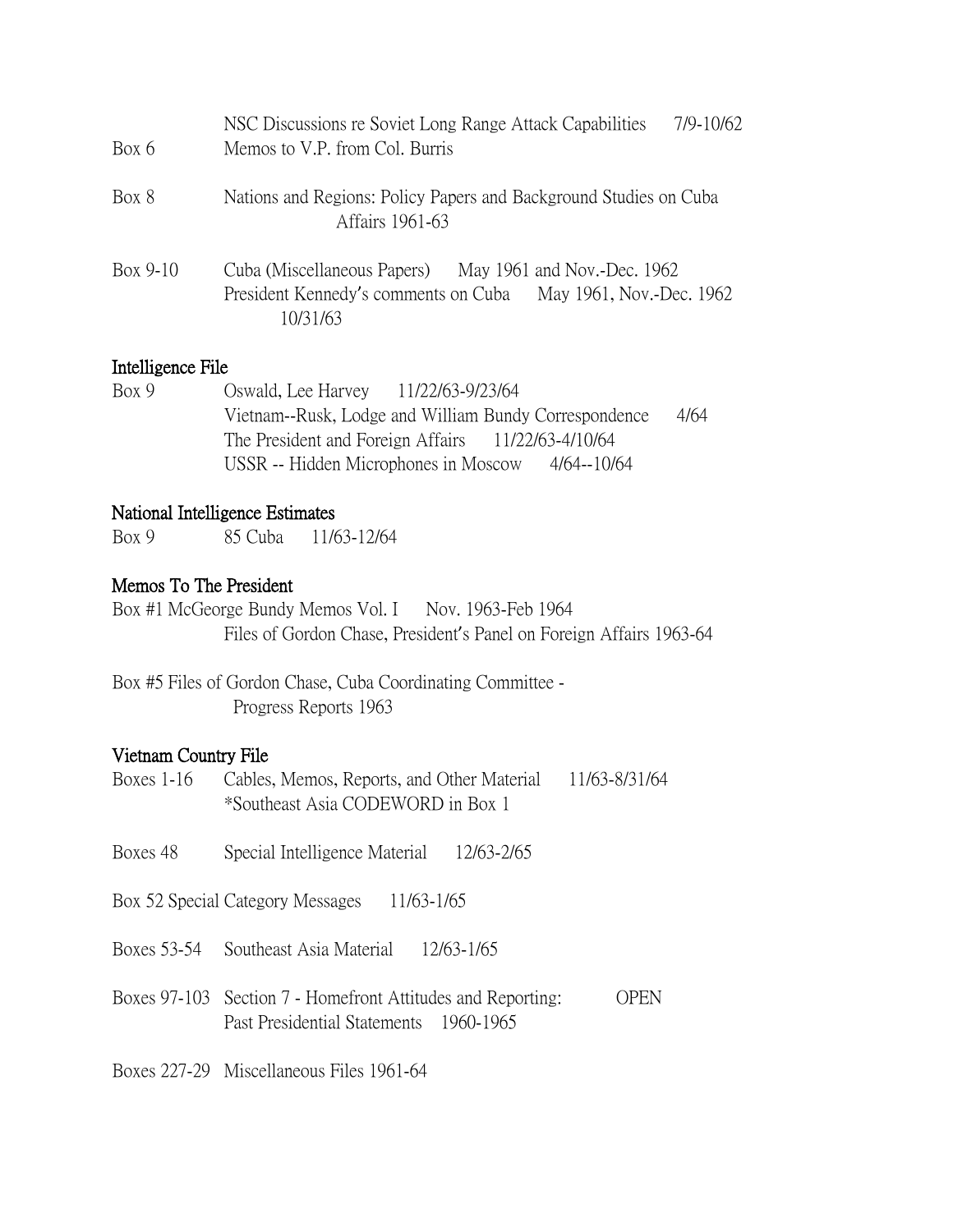Box 263 Hilsman, Roger (Vietnam-Diem) 1963

|             | Vietnam - Meeting Notes File                        |                            |
|-------------|-----------------------------------------------------|----------------------------|
|             | Vietnam/Southeast Asia-related 11/24/63-12/31/64    |                            |
|             | Country Files - Latin America                       |                            |
| Box $#5$    | Files of Gordan Chase - Cuba Coordinating Committee | - Cuba Background Material |
| Box $\#$ 17 | Cuba Cables                                         |                            |
| Box #18     | Cuba: Gordan Chase File                             |                            |
| Box #61     | Lopes Mateos Visit                                  |                            |

## White House Central File: Famous Names

RFK Files- several documents identified from closed "C" File

#### B. Files Reviewed With No ARs Identified

## International Meetings and Travel File

Box 1 Far East VP Johnson's Trip 5/61

## Agency File

Box 43 Department Of State Vol. I 11/63-2/64 Vol. II 3/64-5/64

Box 51 Policy Planning, Vol. I 12/3-5/64

# Vice Presidential Security File

| Box 1 | Vice Presidential Travel: Summaries of VP Johnson's Trips 1961-63       |  |  |  |  |
|-------|-------------------------------------------------------------------------|--|--|--|--|
|       | Military Security Arrangements<br>1961-63                               |  |  |  |  |
|       | President Kennedy's Travel (Briefing Book)<br>June 1963                 |  |  |  |  |
| Box 4 | NSC Letter from Pres. Kennedy re: VP Johnson's participation January 28 |  |  |  |  |
|       | National Security Council (I-III)                                       |  |  |  |  |
|       | NSC Cuba                                                                |  |  |  |  |
|       | NSC 9/15/61 Memo on Vice President's National Security Briefings        |  |  |  |  |
|       | LBJ Notes - NSC Meeting 19 Dec 1961                                     |  |  |  |  |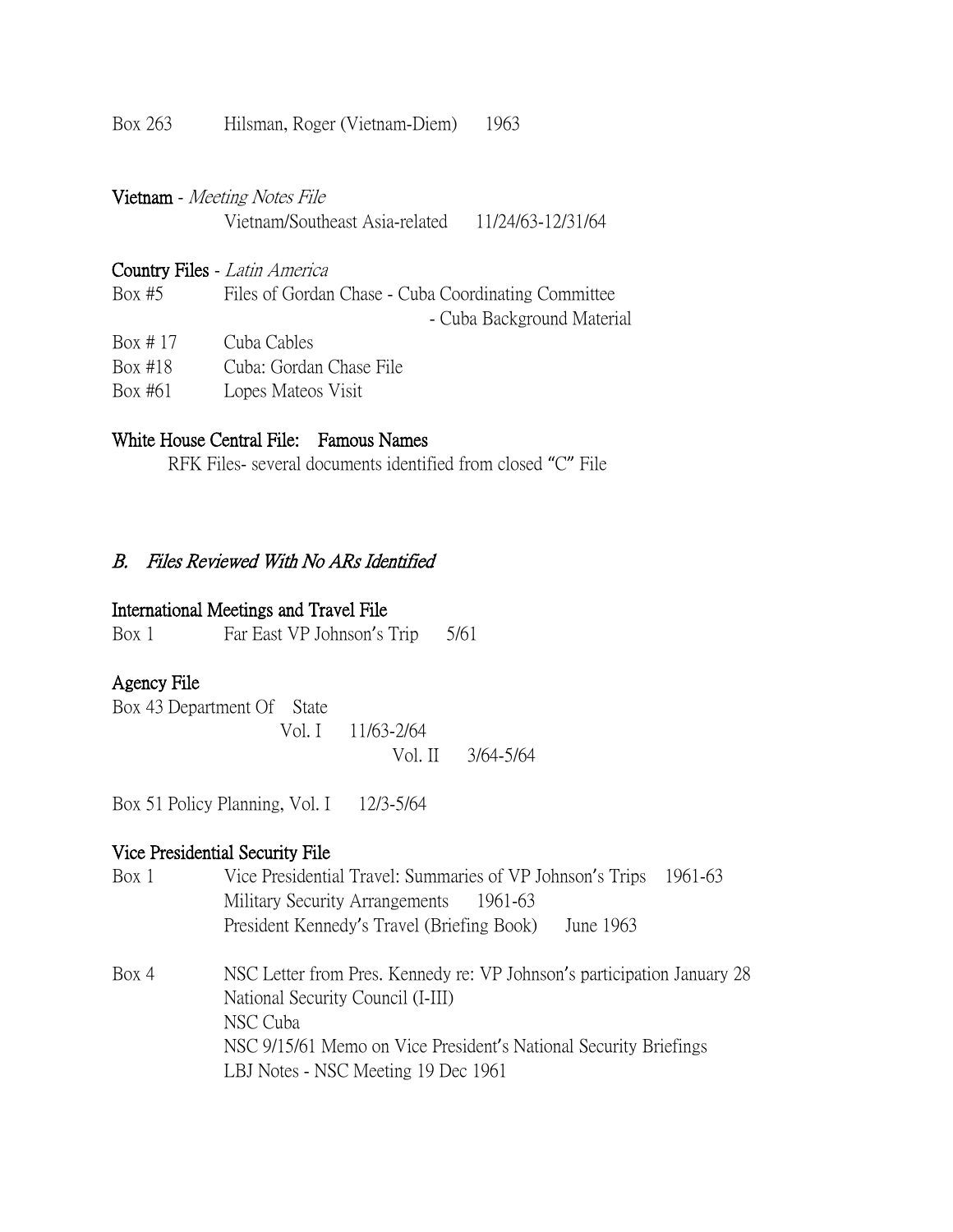Box 7 Colonel Burris: National Security Policy - Palm Beach Notes, Jan. 1, 1963

Box 11 South East Asia: Proposed Statement of VP before House Foreign Affairs Committee June 5, 1961 Status Reports Pres. Task Force Vietnam

Box 13 McNamara-Reduction in N.G. and Reserves Jan. 1962 Defense Program and 1963 Defense Budget, 1/19/62

Box 15 Cabinet Meetings at White House - 1963 (Handwritten Notes)

Box 17 Secret (Contributions to the VP's Response to President's Memo of 4/9/63)

#### National Intelligence Estimates

Box 5 14.3 North Vietnam 11/63-12/64

Box 7 53 South Vietnam 11/63-12/64 57 Cambodia 11/63-12/64 58 Laos 11/63-12/64

### National Security Action Memorandums (NSAMS)

| Box 1   | NSAM #220 U.S. Government Shipments by Foreign Flag Vessels in the<br>Cuban Trade<br>2/5/63     |
|---------|-------------------------------------------------------------------------------------------------|
| Box 2   | NSAM #252 Establishment of the National Communications System<br>7/11/63                        |
|         | NSAM #270 Meeting with the President October 24, 10:30 a.m., in the                             |
|         | Cabinet Room on European Matters<br>10/29/63                                                    |
|         | NSAM #271 Cooperation with the USSR on Outer Space Matters 11/12/63                             |
|         | NSAM #273 South Vietnam<br>11/26/63                                                             |
|         | NSAM #277 Review of our Procedures for Anticipating Foreign Crises<br>1/30/64                   |
|         | NSAM #280 South Vietnam<br>2/14/64                                                              |
| $Box$ 3 | NSAM #284 Official Visits to South Vietnam<br>2/11/64                                           |
|         | NSAM #285 Cooperation with the USSR on Outer Space Matters<br>3/3/64                            |
|         | NSAM #288 Implementation of South Vietnam Programs<br>3/17/64                                   |
| Box 5   | NSAM #308 Designation of Robert J. Manning to Disseminate Facts of<br>Southeast Asia<br>6/22/64 |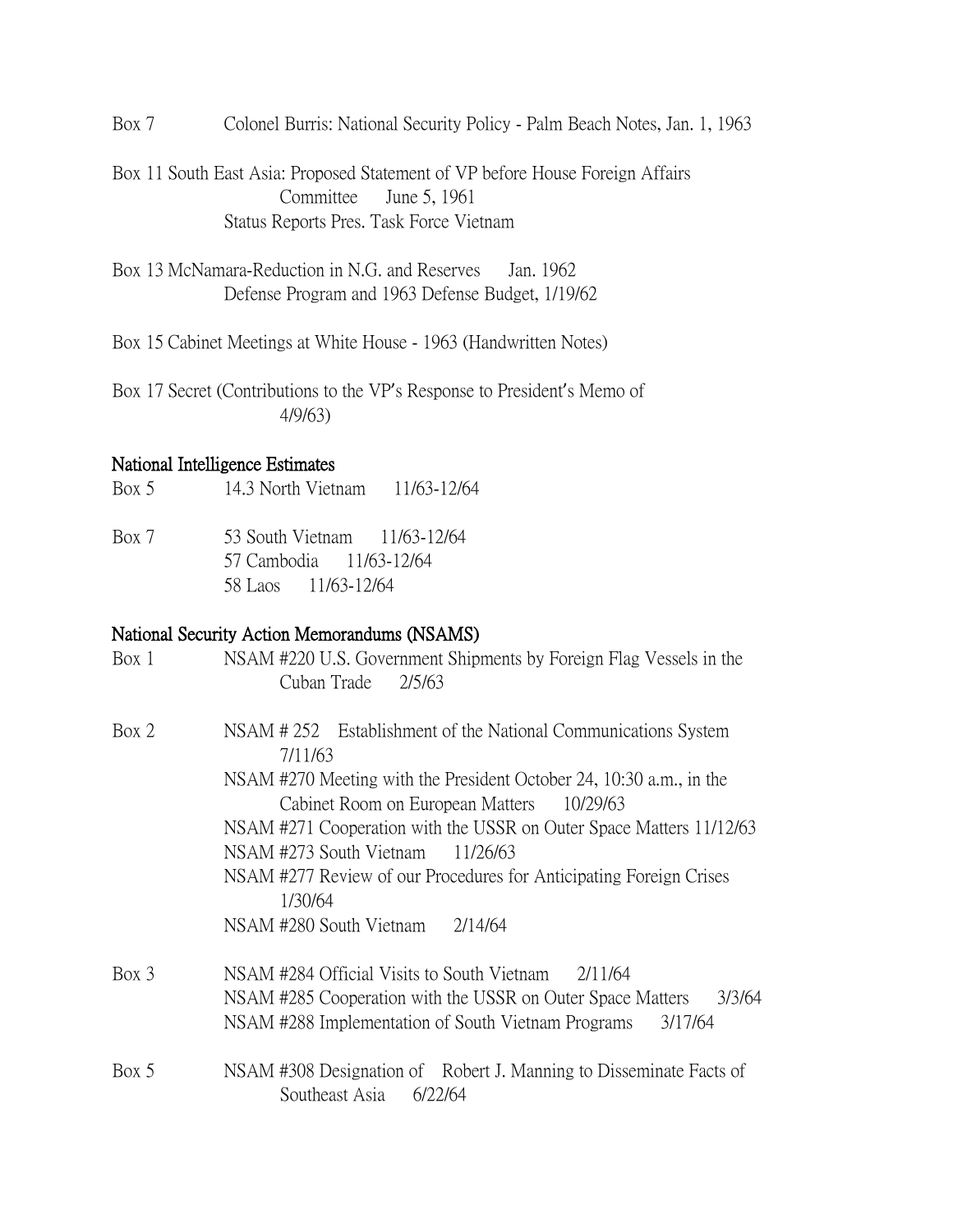|       | NSAM #311 Review of the Problem of Assurance Against Any Missile                   |
|-------|------------------------------------------------------------------------------------|
|       | Crisis in Cuba 7/10/64                                                             |
|       | NSAM #314 Resumption of Operations in SEA<br>9/10/64                               |
| Box 6 | NSAM #327 Discontinuance of Net Evaluation of National Security<br>Council 3/18/65 |
|       | NSAM #328 Presidential Decisions with Respect to Vietnam<br>4/6/65                 |

# National Security Council Meetings

| Box 1 | Vol. I, Tab 1 Soviet Military Capabilities<br>12/5/63                    |
|-------|--------------------------------------------------------------------------|
|       | Vol. I, Tab 4 Secretary McNamara's Mission to Vietnam<br>3/5/64          |
|       | Vol. I, Tab 5 U.S. Policy toward Vietnam<br>3/17/64                      |
|       | Vol. I, Tab 9 Secretary Rusk's Report on Vietnam Asst. Secretary Bundy's |
|       | Report on Laos 4/22/64                                                   |
|       | Vol. II, Tab 1, U.S. Policy toward Laos<br>4/29/64                       |
|       | Vol. II, Tab 2 Overflights of Cuba 5/2/64                                |
|       | Vol. II, Tab 3 Overflights of Cuba, Laos<br>5/5/64                       |
|       | Vol. II, Tab 4 Report by Sec. McNamara on his trip to Vietnam<br>5/15/64 |
|       | Vol. II, Tab 5 Meeting with Cabinet, DNC, et. al. to commemorate Pres.   |
|       | Kennedy's birthday 5/28/64                                               |
|       | Vol. II, Tab $6$ Laos $6/6/64$                                           |
|       | Vol. III, Tab 19 Attack on Gulf of Tonkin<br>8/4/64                      |
|       | Vol. III, Tabs 26-35 All Vietnam Related<br>2/1/65-7/27/65               |
|       |                                                                          |

Box 2 Vol. III, Tab 36 Vietnam 8/5/65

# Country Files

Vietnam

| Box 199 South Vietnam: An Action Plan |  |  | 1963 |
|---------------------------------------|--|--|------|
|                                       |  |  |      |

# Latin America

| Box #16  | Cuba: Cables, Vol. I 11/63-2/64                                      |      |  |
|----------|----------------------------------------------------------------------|------|--|
| Box # 61 | Mexico: Lopez Mateos Correspondence<br>Lopez Mateos Visit 2/20-22/64 | 1964 |  |
|          | Briefing Book - Mateos Visit 2/20-22/64                              |      |  |

Europe and USSR Box #217 USSR Vol. I 11/63-12/63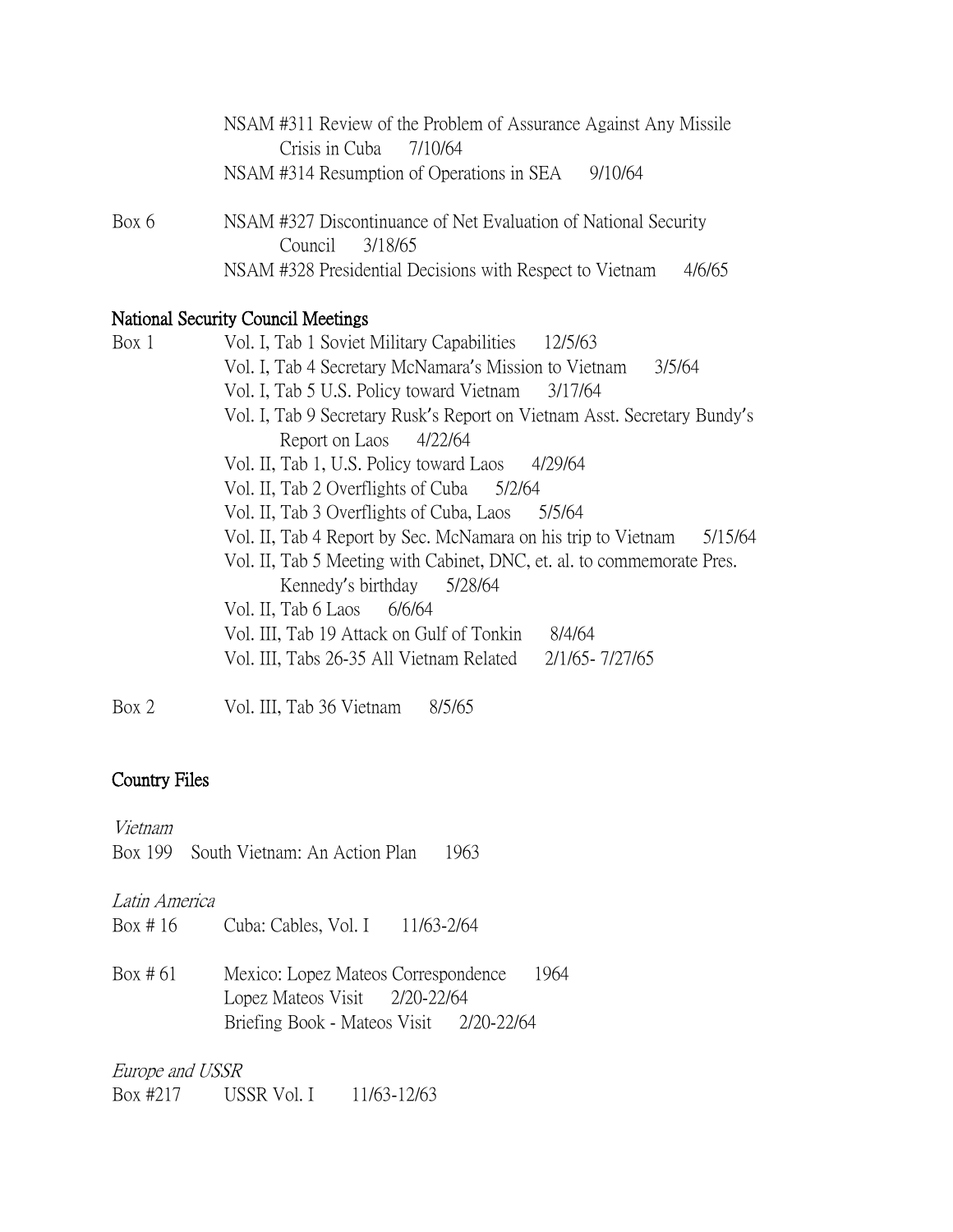|  | Vol. II 1/64-3/64  |
|--|--------------------|
|  | Vol. III 4/64-5/64 |

Box #228 Mikoyan Conversations 11/63-12/63 Kennedy Krushchev Talks at Vienna 6/3-4/61 Kennedy Krushchev Talks 6/61

#### Intelligence Briefings

Boxes # 1-10 Pres. Intelligence Checklist - Vietnam related material only 11/23/63-2/9/65

#### USSR And Eastern Europe

Box #50 NSF Country File, Vietnam, SE Asia, Special Intelligence Material, Vol. VIII (USSR) 1963-64

Box #5 14.3 North Vietnam (USSR) 1963-64

Box #1 NSF, Memos to the President, Memoranda from McGeorge Bundy e.g. "December 1963" 11/63-2/64

### Cabinet Papers

Box #1 Cabinet Meeting 12/11/63 (USSR)

#### White House Central Files-Confidential File

ND 19/CO 312 and CO 312 Vietnam/Southeast Asia 11/24/63-12/31/64 Donor Closed Name File- Robert Kennedy

#### President**'**s Appointment File (Diary Back-up)

All Vietnam-related from 11/24/63-12/31/64 and 1/64-12/64

#### White House Famous Names

Notes with meeting with RFK on April 3, 1968 during which Vietnam was discussed 4/3/68

#### Vice Presidential Collections

Material on Vice President Johnson's trip to Vietnam and Southeast Asia, notes and other material on NSC meetings for 1961-63, and memos to Vice President Johnson on foreign policy issues from Col. Howard Burris 1961-63

#### C. Files Containing AR*'*s Under Process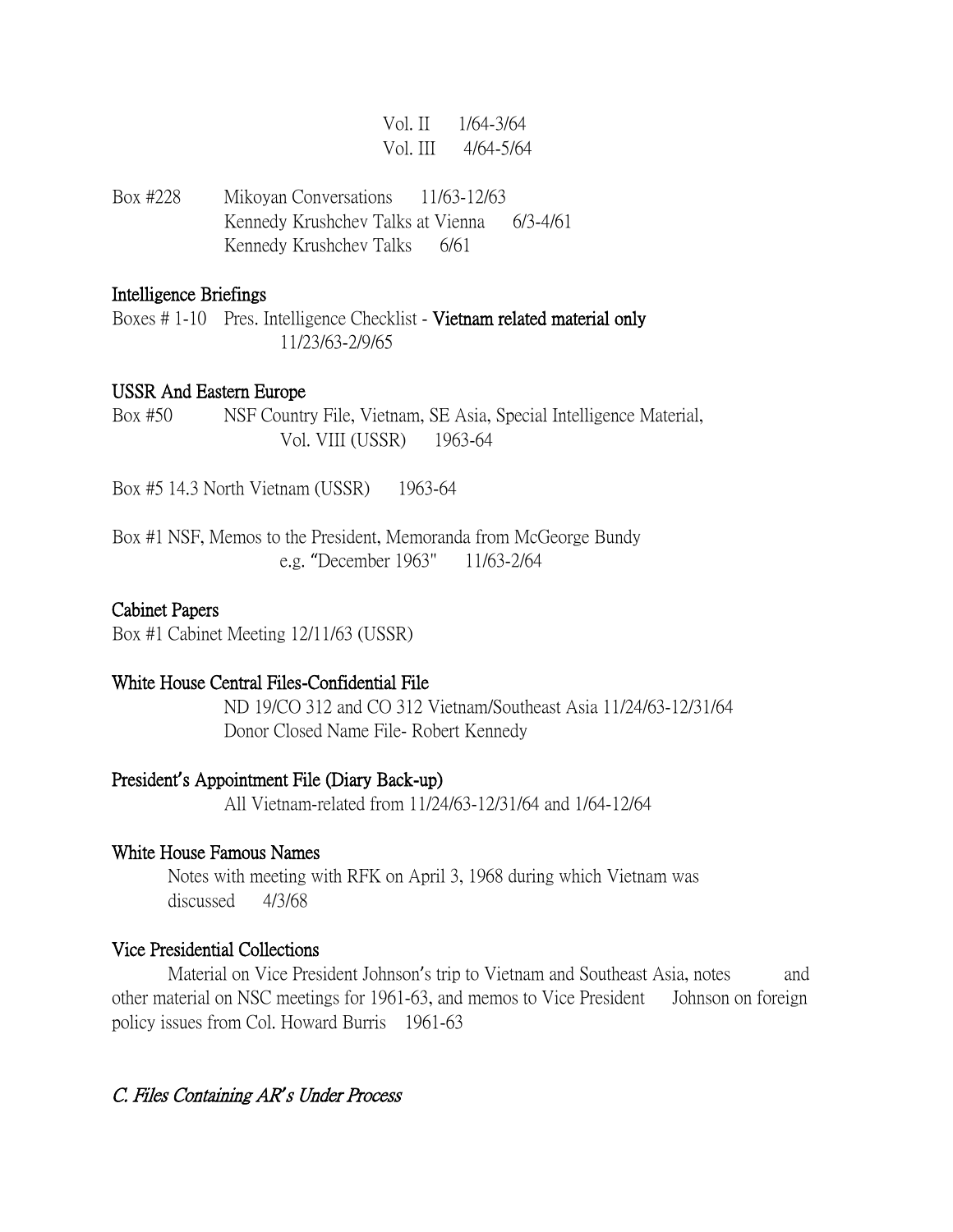### Pres. Committee on the Warren Report

Box 13 General Vols. I-III 9/64-5/65

Box 14 Meetings Vols. I-II 10/64-12/64 Recommendations 10/64 Pre-release and Distribution 7/64-3/65

Box 15 Hearings and Exhibits 9/64-7/65 Public Disclosure of Reports 3/65-9/65 Television Control Room and Accommodations for USSS 12/64-1/65 CIA Foreign Press Reaction 9/64-2/65 Domestic and Foreign Reactions 9/64-2/65

### Situation Room File

| Box 1 | Situation Room Log, Vol. II  | 11/26/63-8/30/64 |
|-------|------------------------------|------------------|
|       | Situation Room Log, Vol. III | 9/1/64-4/30/65   |

- Box 55 Messages Sent to President When Away from White House 1964
- Box 58 Classified Log Book, Vol. VI 11/23/63-6/64 Classified Log Book, Vol. VII 7/64-12/64

## Vice Presidential Security File

| Box 5            | NSC Supporting Data on NSC Discussion of Military Aid Program<br>NSC Record of Actions 1962<br>NSC Discussions re Soviet Long Range Attack Capabilities<br>7/9-10/62 |                |
|------------------|----------------------------------------------------------------------------------------------------------------------------------------------------------------------|----------------|
| Box 8<br>1961-63 | Nations and Regions: Policy Papers and Background Studies on Cuba                                                                                                    | <b>Affairs</b> |
| Box 9-10         | Cuba (Miscellaneous Papers) May 1961 and Nov.-Dec. 1962<br>President Kennedy's comments on Cuba May 1961, Nov.-Dec. 1962<br>10/31/63                                 |                |

### Intelligence File

Box 7 Codeword Material Vol. I-II 11/63-10/64

# II. NATIONAL SECURITY FILE - UNARRANGED FILES

Box 5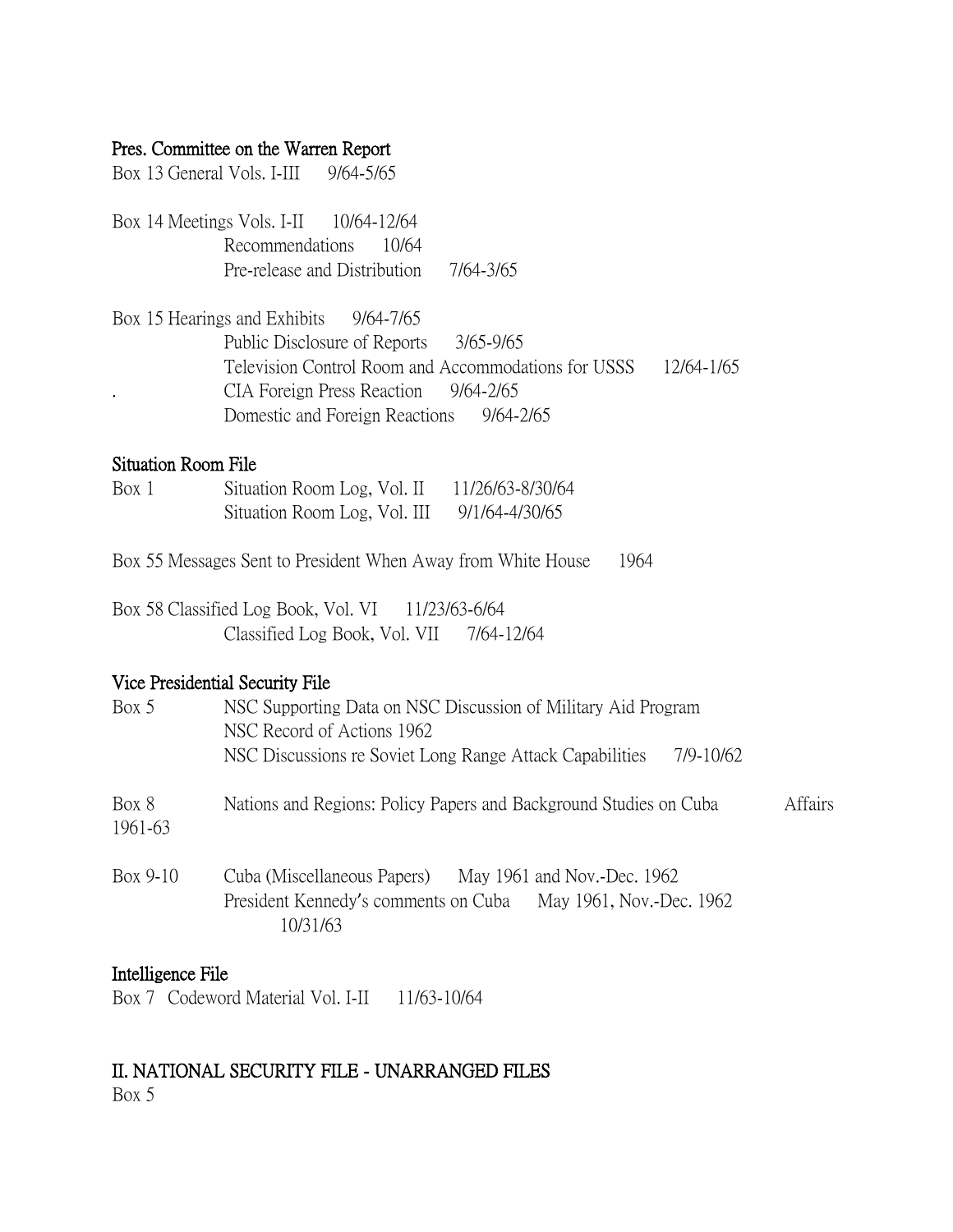- $\triangleright$  Exploitation in LA, Nov. 13, 1964
- Latin America Cuban Subversion
- $\blacktriangleright$  Cuba, 1966-67

### Box 7

- Subsequence, 1964
- Simple Superior NSC Memoranda, 1964-67
- Subsequence Estimates, 1964-65

## Box 8

- DIA Intelligence Summary, Dec. 24, 1963
- > The Mann Group File, 1964

# Box 10

Forrestal Folder, 1962

# Box 13-FRC

 $\blacktriangleright$  Photos of Cuba, 1962

## Box 14, 15,16,17, 19, 21

 $\triangleright$  Bromley Smith Files

# Box 27

 $\triangleright$  NSAM #111 - 220

# Box 28

 $\triangleright$  NSAM 221-370

Box 29

NSC Files, DOD Weekly Reports to the President 11/26/63-8/11/64

Box 30

The Vice President's Mission to South and Southeast Asia, May 9-24, 1961

# III. ORAL HISTORIES

# Reviewed

Ron Goldfarb Courtney A. Evans Ray S. Cline Lt. Gen. John J. Davis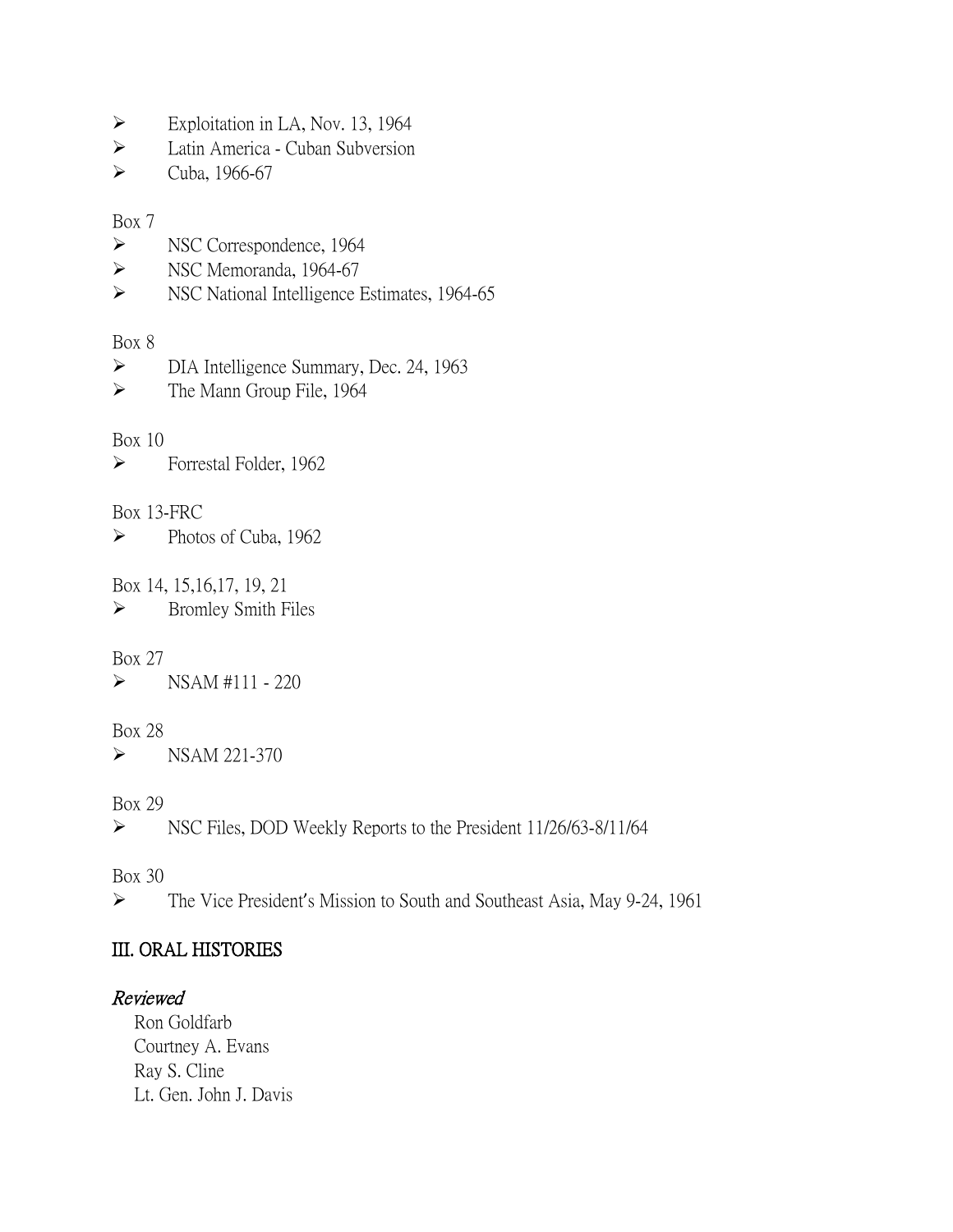Jesse Curry Hale Boggs Ramsey Clark

## To Be Reviewed/Processed for AR*'*<sup>s</sup>

McGeorge Bundy Lucien Conein John B. Connally Cartha D. DeLoach Lynda Johnson Robb Luci Johnson Turin (1978 interview) Robert S. McNamara Kenneth O'Donnell Jacqueline Kennedy Onassis Theodore Shackley Sargent Shriver

## IV. OFFICE FILES OF WHITE HOUSE AIDES

(Separate from Manuscripts)

# Reviewed

C.V. Clifton Mildred Stegall (Note: In addition to the list of specific name folders identified as being of AR interest, we may request other files from the Stegall index to review at a later date.) George Ball McNaughton McGeorge Bundy

# To Be Reviewed/Processed for AR*'*<sup>s</sup>

Clifton Carter John Macy Walt Rostow

# V. MANUSCRIPTS AND ARCHIVES

# Reviewed

George Ball McGeorge Bundy James U. Cross Alain C. Enthoven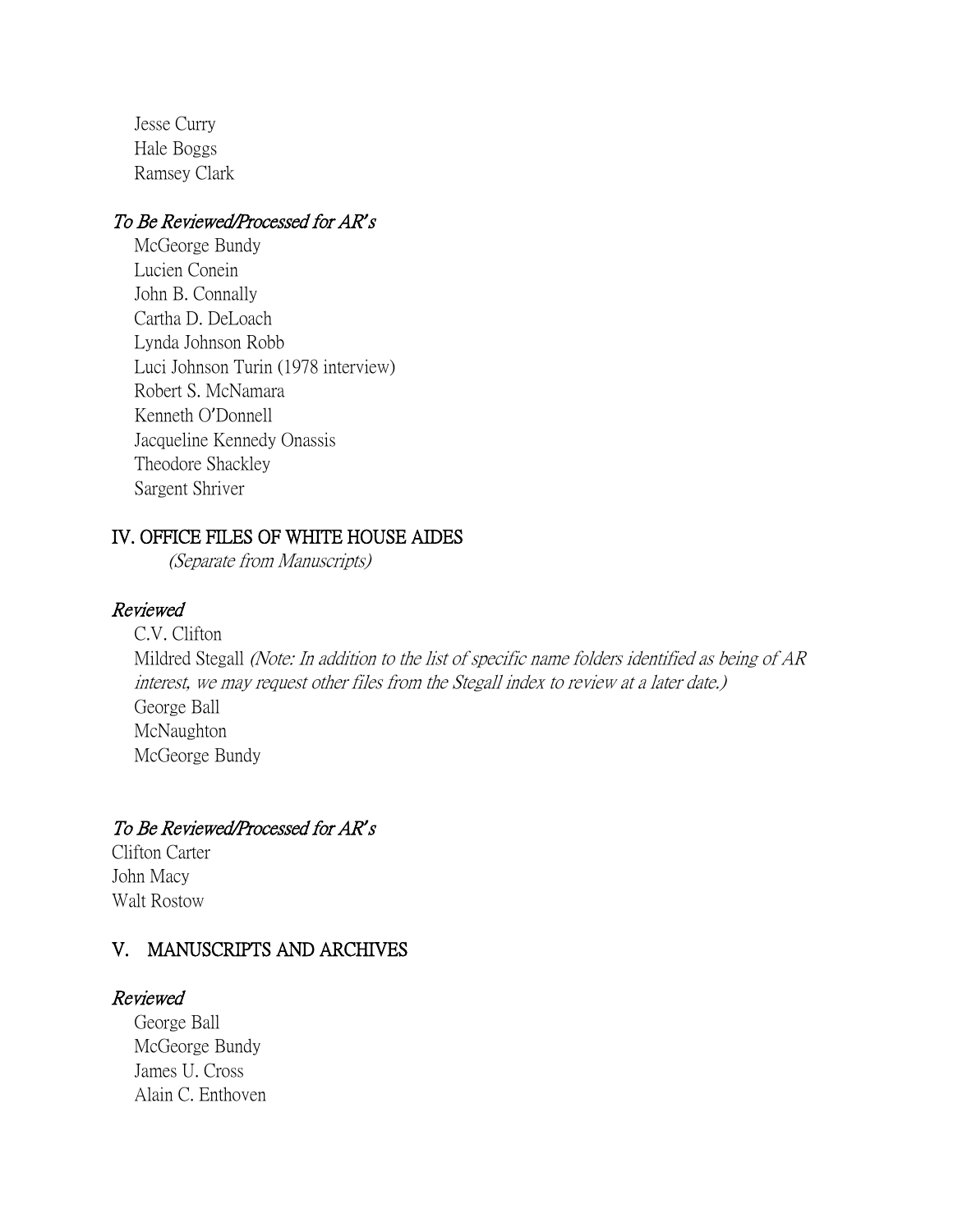Robert S. McNamara John Roche Bromley Smith Paul C. Warnke (McNaughton) Thomas Mann

# To Be Reviewed/Processed for AR*'*<sup>s</sup>

Lawrence F. O'Brien William C. Westmoreland Walt Jenkins - stenographer notes Walt Rostow - appointment books and unprocessed papers